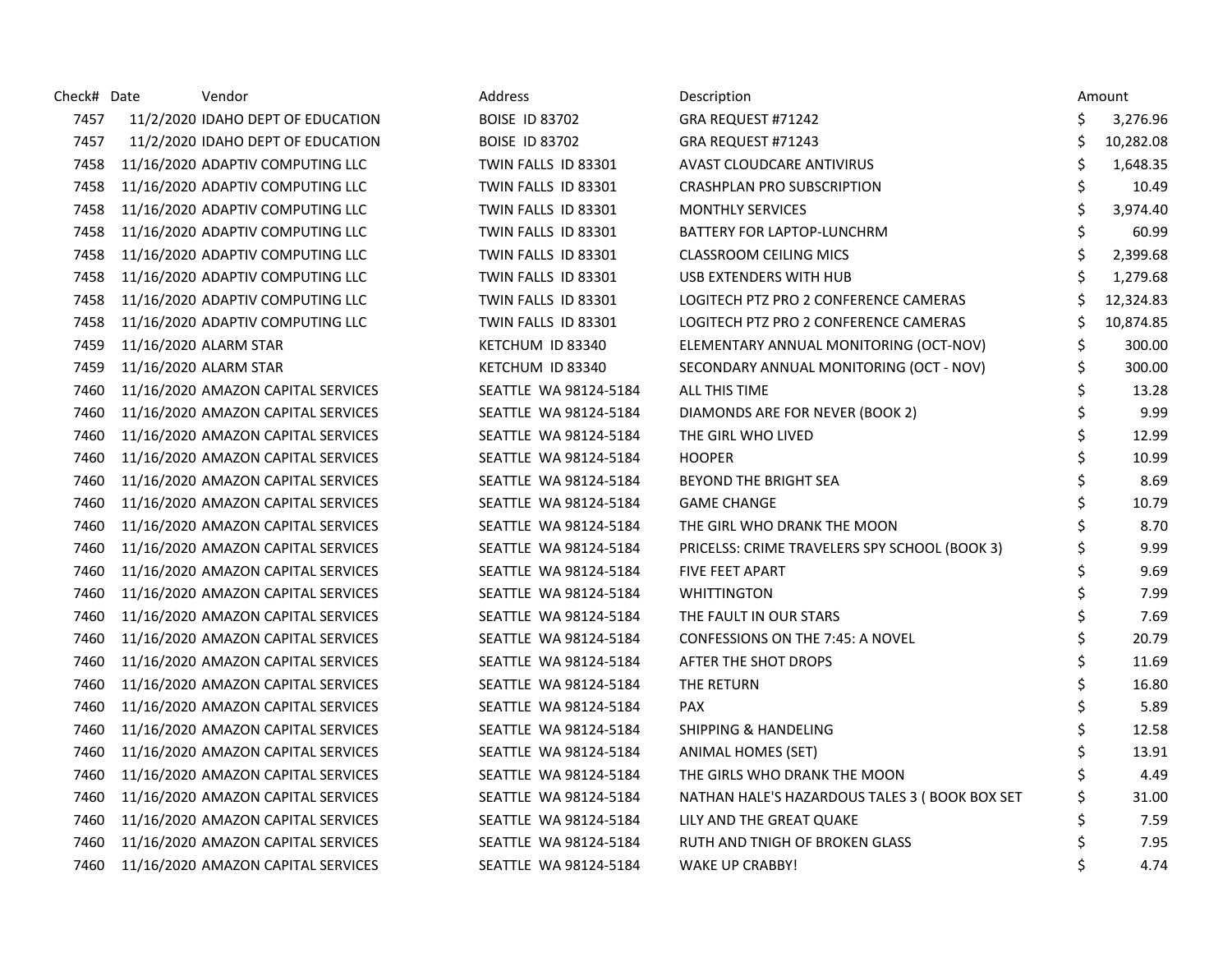| 7460 | 11/16/2020 AMAZON CAPITAL SERVICES | SEATTLE WA 98124-5184 | LET'S PLAY CRABBY!                             | \$ | 4.99  |
|------|------------------------------------|-----------------------|------------------------------------------------|----|-------|
| 7460 | 11/16/2020 AMAZON CAPITAL SERVICES | SEATTLE WA 98124-5184 | ARLO FINCH IN THE LAKE OF THE MOON             |    | 6.29  |
| 7460 | 11/16/2020 AMAZON CAPITAL SERVICES | SEATTLE WA 98124-5184 | BEAR GRYLLS COMPLETE ADVENTURE SERIES (12 BOOK | \$ | 43.95 |
| 7460 | 11/16/2020 AMAZON CAPITAL SERVICES | SEATTLE WA 98124-5184 | MY TOOTH IS LOST! (MONKEY & CAKE)              | Ś  | 9.99  |
| 7460 | 11/16/2020 AMAZON CAPITAL SERVICES | SEATTLE WA 98124-5184 | THE ITCH BOOK! (ELEPHANT & PIGGIE)             | Ś. | 8.50  |
| 7460 | 11/16/2020 AMAZON CAPITAL SERVICES | SEATTLE WA 98124-5184 | I AM STILL ALIVE                               |    | 12.99 |
| 7460 | 11/16/2020 AMAZON CAPITAL SERVICES | SEATTLE WA 98124-5184 | DONNER DINNER PARTY                            |    | 11.29 |
| 7460 | 11/16/2020 AMAZON CAPITAL SERVICES | SEATTLE WA 98124-5184 | ARLO FINCH IN THE VALLEY OF FIRE               | Ś. | 4.99  |
| 7460 | 11/16/2020 AMAZON CAPITAL SERVICES | SEATTLE WA 98124-5184 | MY LIFE AS A MEME                              |    | 6.99  |
| 7460 | 11/16/2020 AMAZON CAPITAL SERVICES | SEATTLE WA 98124-5184 | <b>CAPITAN UNDERPANTS #10</b>                  |    | 8.66  |
| 7460 | 11/16/2020 AMAZON CAPITAL SERVICES | SEATTLE WA 98124-5184 | MY LIFE AS A GAMER                             |    | 7.92  |
| 7460 | 11/16/2020 AMAZON CAPITAL SERVICES | SEATTLE WA 98124-5184 | NATHAN HALE'S HAZARDOUS TALES SECOND (3 BOOK S |    | 33.33 |
| 7460 | 11/16/2020 AMAZON CAPITAL SERVICES | SEATTLE WA 98124-5184 | <b>CHEER UP: AN ACORN BOOK</b>                 |    | 4.99  |
| 7460 | 11/16/2020 AMAZON CAPITAL SERVICES | SEATTLE WA 98124-5184 | MY LIE AS A JOKE                               |    | 7.99  |
| 7460 | 11/16/2020 AMAZON CAPITAL SERVICES | SEATTLE WA 98124-5184 | UNUSUAL PETS (SET)                             | \$ | 64.46 |
| 7460 | 11/16/2020 AMAZON CAPITAL SERVICES | SEATTLE WA 98124-5184 | ROWLEY JEFFERSON'S AWESOME FRIENDLY ADVENTURE  | Ś  | 9.00  |
| 7460 | 11/16/2020 AMAZON CAPITAL SERVICES | SEATTLE WA 98124-5184 | <b>CHARLOTTE SPIES FOR JUSTICE</b>             |    | 7.39  |
| 7460 | 11/16/2020 AMAZON CAPITAL SERVICES | SEATTLE WA 98124-5184 | UNICORN AND YETI BOOKS (SET 1-3)               | Ś. | 15.99 |
| 7460 | 11/16/2020 AMAZON CAPITAL SERVICES | SEATTLE WA 98124-5184 | DAISY AND THE DEADLY FLU                       |    | 7.95  |
| 7460 | 11/16/2020 AMAZON CAPITAL SERVICES | SEATTLE WA 98124-5184 | MY LIFE AS A STUNTBOY                          |    | 7.99  |
| 7460 | 11/16/2020 AMAZON CAPITAL SERVICES | SEATTLE WA 98124-5184 | ALICE ON THE ISLAND                            | \$ | 7.39  |
| 7460 | 11/16/2020 AMAZON CAPITAL SERVICES | SEATTLE WA 98124-5184 | ANN FIGHTS FOR FREEDOM                         | Ś. | 7.95  |
| 7460 | 11/16/2020 AMAZON CAPITAL SERVICES | SEATTLE WA 98124-5184 | HELLO CRABBY! AN ACORN BOOK                    | \$ | 4.74  |
| 7460 | 11/16/2020 AMAZON CAPITAL SERVICES | SEATTLE WA 98124-5184 | <b>PAX</b>                                     |    | 5.89  |
| 7460 | 11/16/2020 AMAZON CAPITAL SERVICES | SEATTLE WA 98124-5184 | MY LIFE AS A YOUTUBER                          |    | 9.79  |
| 7460 | 11/16/2020 AMAZON CAPITAL SERVICES | SEATTLE WA 98124-5184 | SARAH JOURNEYS WEST: AN OREGON TRAIL SURVIVALS |    | 7.95  |
| 7460 | 11/16/2020 AMAZON CAPITAL SERVICES | SEATTLE WA 98124-5184 | <b>RETURN ADDRESS LABELS</b>                   |    | 15.96 |
| 7460 | 11/16/2020 AMAZON CAPITAL SERVICES | SEATTLE WA 98124-5184 | 9 X 12 RASPBERRY CONSTRUCTION PAPER            | \$ | 7.96  |
| 7460 | 11/16/2020 AMAZON CAPITAL SERVICES | SEATTLE WA 98124-5184 | STAPLE GUN TO REPAIR WEIGHT ROOM BENCHES       | Ś  | 16.97 |
| 7460 | 11/16/2020 AMAZON CAPITAL SERVICES | SEATTLE WA 98124-5184 | <b>STAPLES FOR STAPLE GUN</b>                  |    | 12.84 |
| 7460 | 11/16/2020 AMAZON CAPITAL SERVICES | SEATTLE WA 98124-5184 | <b>SHIPPING</b>                                |    | 5.62  |
| 7460 | 11/16/2020 AMAZON CAPITAL SERVICES | SEATTLE WA 98124-5184 | <b>SHIPPING</b>                                | Ś. | 13.04 |
| 7460 | 11/16/2020 AMAZON CAPITAL SERVICES | SEATTLE WA 98124-5184 | PACKING TAPE (6 ROLLS)                         |    | 12.19 |
| 7460 | 11/16/2020 AMAZON CAPITAL SERVICES | SEATTLE WA 98124-5184 | <b>TRASH CANS</b>                              |    | 72.00 |
| 7460 | 11/16/2020 AMAZON CAPITAL SERVICES | SEATTLE WA 98124-5184 | <b>GLUE STICKS (PACK OF 300)</b>               | Ś  | 16.98 |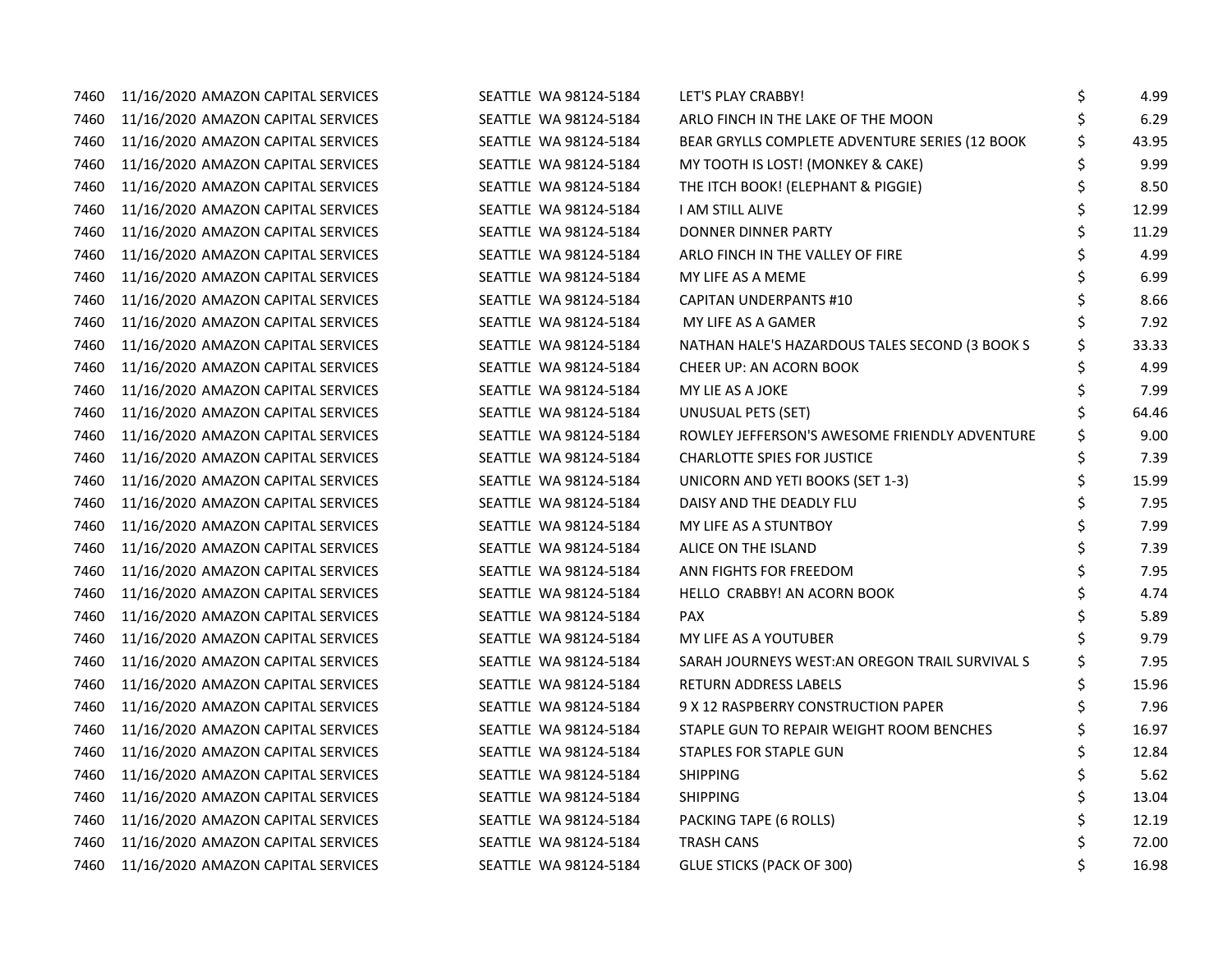| 7460 | 11/16/2020 AMAZON CAPITAL SERVICES | SEATTLE WA 98124-5184  | MY LIFE AS A NINJA                         | \$ | 8.99      |
|------|------------------------------------|------------------------|--------------------------------------------|----|-----------|
| 7460 | 11/16/2020 AMAZON CAPITAL SERVICES | SEATTLE WA 98124-5184  | OASIS FLORAL FOAM BRICKS (CASE OF 48)      | \$ | 48.99     |
| 7460 | 11/16/2020 AMAZON CAPITAL SERVICES | SEATTLE WA 98124-5184  | FLORAL ARRANGMENT DESIGN BOWLS (SET OF 12) | Ś  | 14.29     |
| 7460 | 11/16/2020 AMAZON CAPITAL SERVICES | SEATTLE WA 98124-5184  | <b>WALL THERMOMETER</b>                    | Ś  | 13.62     |
| 7460 | 11/16/2020 AMAZON CAPITAL SERVICES | SEATTLE WA 98124-5184  | <b>22 GAUGE FLORAL WIRE</b>                | \$ | 50.67     |
| 7460 | 11/16/2020 AMAZON CAPITAL SERVICES | SEATTLE WA 98124-5184  | 20 COLORS 500 YRD SILK RIBBON ROLLS        |    | 9.99      |
| 7460 | 11/16/2020 AMAZON CAPITAL SERVICES | SEATTLE WA 98124-5184  | PENCIL BOX                                 |    | 14.79     |
| 7460 | 11/16/2020 AMAZON CAPITAL SERVICES | SEATTLE WA 98124-5184  | <b>FLORAL TAPE</b>                         | \$ | 14.37     |
| 7460 | 11/16/2020 AMAZON CAPITAL SERVICES | SEATTLE WA 98124-5184  | <b>MISSING</b>                             | \$ | 7.99      |
| 7460 | 11/16/2020 AMAZON CAPITAL SERVICES | SEATTLE WA 98124-5184  | THE 7 1/2 DEATHS OF EVELYN HARDCASTLE      | \$ | 13.99     |
| 7460 | 11/16/2020 AMAZON CAPITAL SERVICES | SEATTLE WA 98124-5184  | <b>INVISIBLE GIRL</b>                      |    | 17.58     |
| 7460 | 11/16/2020 AMAZON CAPITAL SERVICES | SEATTLE WA 98124-5184  | THE WITCH'S BOY                            |    | 19.60     |
| 7460 | 11/16/2020 AMAZON CAPITAL SERVICES | SEATTLE WA 98124-5184  | SHEET PROTECORS                            |    | 30.99     |
| 7460 | 11/16/2020 AMAZON CAPITAL SERVICES | SEATTLE WA 98124-5184  | <b>WEIRD BUT TRUE CHRISMAS</b>             |    | 8.99      |
| 7460 | 11/16/2020 AMAZON CAPITAL SERVICES | SEATTLE WA 98124-5184  | <b>DESK CALENDAR</b>                       | \$ | 18.95     |
| 7460 | 11/16/2020 AMAZON CAPITAL SERVICES | SEATTLE WA 98124-5184  | <b>DISCOUNT</b>                            | \$ | (41.66)   |
| 7460 | 11/16/2020 AMAZON CAPITAL SERVICES | SEATTLE WA 98124-5184  | <b>BRAINWASHED (BOOK 1)</b>                | \$ | 9.99      |
| 7460 | 11/16/2020 AMAZON CAPITAL SERVICES | SEATTLE WA 98124-5184  | <b>NEVER TURN BACK</b>                     | \$ | 26.99     |
| 7460 | 11/16/2020 AMAZON CAPITAL SERVICES | SEATTLE WA 98124-5184  | I INCH THREE RING BINDERS (PACK OF 12)     | \$ | 45.04     |
| 7461 | 11/16/2020 AMERICAN FIDELITY       | OKLAHOMA CITY OK 73125 | <b>HSA DEPOSIT - 112020</b>                |    | 751.75    |
| 7462 | 11/16/2020 BLUE CROSS OF IDAHO     | <b>BOISE ID 83707</b>  | MEDICAL BENEFIT - 112020                   | \$ | 32,585.58 |
| 7463 | 11/16/2020 SPARKLIGHT              | PHOENIX AZ 85062-8000  | PHONE SERVICE                              | \$ | 332.23    |
| 7464 | 11/16/2020 CAXTON                  | CALDWELL ID 83605-3299 | 9 X 12 SKY BLUE CONSTRUCTION PAPER         | Ś  | 3.24      |
| 7464 | 11/16/2020 CAXTON                  | CALDWELL ID 83605-3299 | 12 X 18 ORANGE CONSTRUCTION PAPER          | Ś  | 6.52      |
| 7464 | 11/16/2020 CAXTON                  | CALDWELL ID 83605-3299 | 12 X 18 RASPBERRY CONSTRUCTION PAPER       |    | 6.60      |
| 7464 | 11/16/2020 CAXTON                  | CALDWELL ID 83605-3299 | 12 X 18 HOLIDAY GREEN CONSTRUCTION PAPER   |    | 4.89      |
| 7464 | 11/16/2020 CAXTON                  | CALDWELL ID 83605-3299 | 9 X 12 ORANGE CONSTRUCTION PAPER           |    | 4.86      |
| 7464 | 11/16/2020 CAXTON                  | CALDWELL ID 83605-3299 | 9 X 12 BLACK CONSTRUCTION PAPER            | \$ | 4.86      |
| 7464 | 11/16/2020 CAXTON                  | CALDWELL ID 83605-3299 | 9 X 12 BLUE CONSTRUCTION PAPER             | \$ | 3.24      |
| 7464 | 11/16/2020 CAXTON                  | CALDWELL ID 83605-3299 | 9 X 12 VIOLET CONSTRUCTION PAPER           | \$ | 2.43      |
| 7464 | 11/16/2020 CAXTON                  | CALDWELL ID 83605-3299 | 9 X 12 WHITE CONSTRUCTION PAPER            | \$ | 2.43      |
| 7464 | 11/16/2020 CAXTON                  | CALDWELL ID 83605-3299 | CAX45369 LAMINATE FILM                     | \$ | 141.00    |
| 7464 | 11/16/2020 CAXTON                  | CALDWELL ID 83605-3299 | 12 X 18 BLACK CONSTRUCTION PAPER           |    | 6.52      |
| 7464 | 11/16/2020 CAXTON                  | CALDWELL ID 83605-3299 | 12 X 18 WHITE CONSTRUCTION PAPER           |    | 6.52      |
| 7465 | 11/16/2020 CDW GOVERNMENT          | CHICAGO IL 60675-1515  | ** VOID **                                 | \$ | $\sim$    |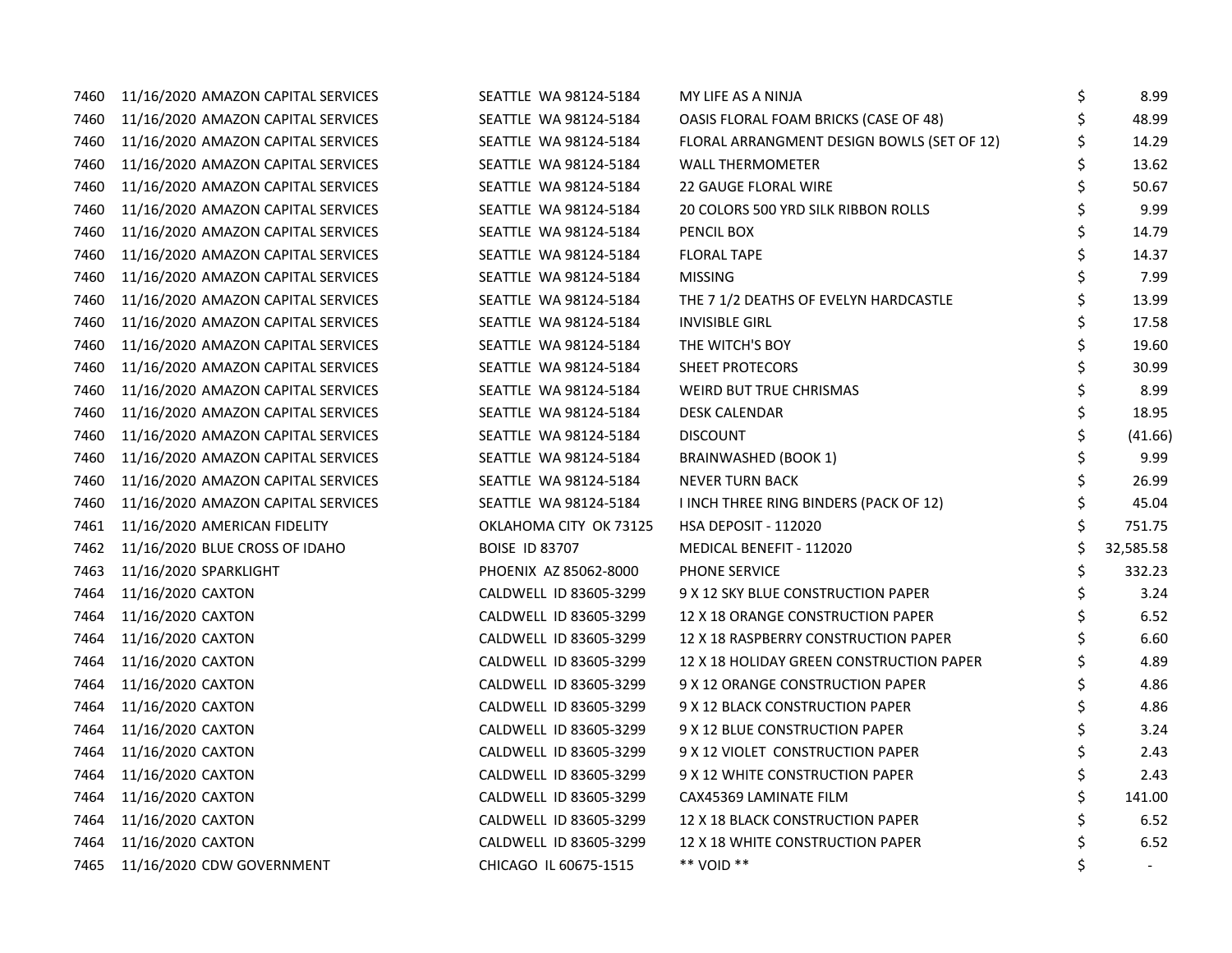| 7466 | 11/16/2020 CITY OF HANSEN               | HANSEN ID 83334          | <b>SEWER</b>                                   | \$ | 301.50   |
|------|-----------------------------------------|--------------------------|------------------------------------------------|----|----------|
| 7466 | 11/16/2020 CITY OF HANSEN               | HANSEN ID 83334          | <b>WATER</b>                                   | \$ | 229.50   |
| 7466 | 11/16/2020 CITY OF HANSEN               | HANSEN ID 83334          | <b>IRRIGATION</b>                              | \$ | 15.03    |
| 7467 | 11/16/2020 CULLIGAN MAGIC VALLEY        | TWIN FALLS ID 83301      | ELEMENTARY                                     | \$ | 46.35    |
| 7467 | 11/16/2020 CULLIGAN MAGIC VALLEY        | TWIN FALLS ID 83301      | SECONDARY                                      | \$ | 45.30    |
| 7467 | 11/16/2020 CULLIGAN MAGIC VALLEY        | TWIN FALLS ID 83301      | LUNCH ROOM                                     | \$ | 15.60    |
| 7468 | 11/16/2020 D & B SUPPLY                 | CALWELL ID 83605-6077    | <b>BAGS OF GRASS SEED</b>                      | \$ | 57.96    |
| 7468 | 11/16/2020 D & B SUPPLY                 | CALWELL ID 83605-6077    | LAG BOLTS                                      | \$ | 1.40     |
| 7469 | 11/16/2020 EWELL EDUCATIONAL SERVICES   | GLEN ROSE TX 76043       | AET SUBSCRIPTION OCT 2020-2021                 | \$ | 325.00   |
| 7470 | 11/16/2020 FERGUSON ENTERPRISES INC     | MERIDIAN ID 83642-4083   | <b>REPAIR KIT</b>                              |    | 10.83    |
| 7471 | 11/16/2020 SHAMROCK FOODS               | SEATTLE WA 98124-1846    | <b>FRIDAY SCHOOL LUNCHES</b>                   | Ś. | 444.80   |
| 7471 | 11/16/2020 SHAMROCK FOODS               | SEATTLE WA 98124-1846    | <b>FOOD SUPPLIES</b>                           |    | 46.68    |
| 7471 | 11/16/2020 SHAMROCK FOODS               | SEATTLE WA 98124-1846    | <b>FOOD SUPPLIES</b>                           | \$ | 638.18   |
| 7471 | 11/16/2020 SHAMROCK FOODS               | SEATTLE WA 98124-1846    | <b>FRIDAY SCHOOL LUNCHES</b>                   | \$ | 217.53   |
| 7471 | 11/16/2020 SHAMROCK FOODS               | SEATTLE WA 98124-1846    | <b>FOOD SUPPLIES</b>                           | \$ | 637.34   |
| 7471 | 11/16/2020 SHAMROCK FOODS               | SEATTLE WA 98124-1846    | <b>FOOD SUPPLIES</b>                           | \$ | 37.53    |
| 7471 | 11/16/2020 SHAMROCK FOODS               | SEATTLE WA 98124-1846    | <b>FOOD SUPPLIES</b>                           | \$ | 960.78   |
| 7471 | 11/16/2020 SHAMROCK FOODS               | SEATTLE WA 98124-1846    | <b>FOOD SUPPLIES (CREDIT)</b>                  | \$ | (24.32)  |
| 7471 | 11/16/2020 SHAMROCK FOODS               | SEATTLE WA 98124-1846    | <b>FOOD SUPPLIES</b>                           | \$ | 466.74   |
|      | 7472 11/16/2020 GEM STATE PAPER         | TWIN FALLS ID 83303-0469 | <b>PAPER TOWELS</b>                            |    | 3,036.55 |
| 7472 | 11/16/2020 GEM STATE PAPER              | TWIN FALLS ID 83303-0469 | HYDROGEN PEROXIDE SOLUTION FOR SANITIZING SPRA | \$ | 231.99   |
| 7472 | 11/16/2020 GEM STATE PAPER              | TWIN FALLS ID 83303-0469 | <b>TOILET PAPER</b>                            | \$ | 438.00   |
| 7472 | 11/16/2020 GEM STATE PAPER              | TWIN FALLS ID 83303-0469 | <b>TRASH BAGS</b>                              | \$ | 1,135.20 |
| 7472 | 11/16/2020 GEM STATE PAPER              | TWIN FALLS ID 83303-0469 | <b>HEAVY DUTY TRASH BAGS</b>                   | \$ | 249.75   |
| 7472 | 11/16/2020 GEM STATE PAPER              | TWIN FALLS ID 83303-0469 | <b>GERMICIDAL ULTRA BLEACH</b>                 | Ś. | 70.26    |
| 7472 | 11/16/2020 GEM STATE PAPER              | TWIN FALLS ID 83303-0469 | <b>DISINFECTING WIPES</b>                      | \$ | 533.28   |
| 7472 | 11/16/2020 GEM STATE PAPER              | TWIN FALLS ID 83303-0469 | CASE OF STERIPHENE DISINFECTANT                | \$ | 57.58    |
|      | 7472 11/16/2020 GEM STATE PAPER         | TWIN FALLS ID 83303-0469 | SOUFFLE CUP FOR TAKE OUT LUNCHES               | \$ | 157.44   |
| 7472 | 11/16/2020 GEM STATE PAPER              | TWIN FALLS ID 83303-0469 | LIDS FOR TAKE OUT CONTAINERS                   | \$ | 107.46   |
| 7472 | 11/16/2020 GEM STATE PAPER              | TWIN FALLS ID 83303-0469 | CASE OF STERIPHENE DISINFECTANT                | Ś. | 57.53    |
| 7472 | 11/16/2020 GEM STATE PAPER              | TWIN FALLS ID 83303-0469 | <b>MULTIFOLD TOWELS</b>                        | Ś. | 1,218.60 |
| 7472 | 11/16/2020 GEM STATE PAPER              | TWIN FALLS ID 83303-0469 | SANITIZING SPRAYERS                            | Ś. | 6,755.64 |
| 7472 | 11/16/2020 GEM STATE PAPER              | TWIN FALLS ID 83303-0469 | READY NOW HAND SANITIZER                       | \$ | 598.50   |
| 7473 | 11/16/2020 GLACIER REFRIGERATION INC    | TWIN FALLS ID 83303      | <b>CONDENSOR FAN REPLACEMENT</b>               |    | 484.51   |
| 7474 | 11/16/2020 GREAT AMERICA FINANCIAL SERV | DALLAS TX 75266-0831     | <b>COPIER AGREEMENT-HS</b>                     | \$ | 121.00   |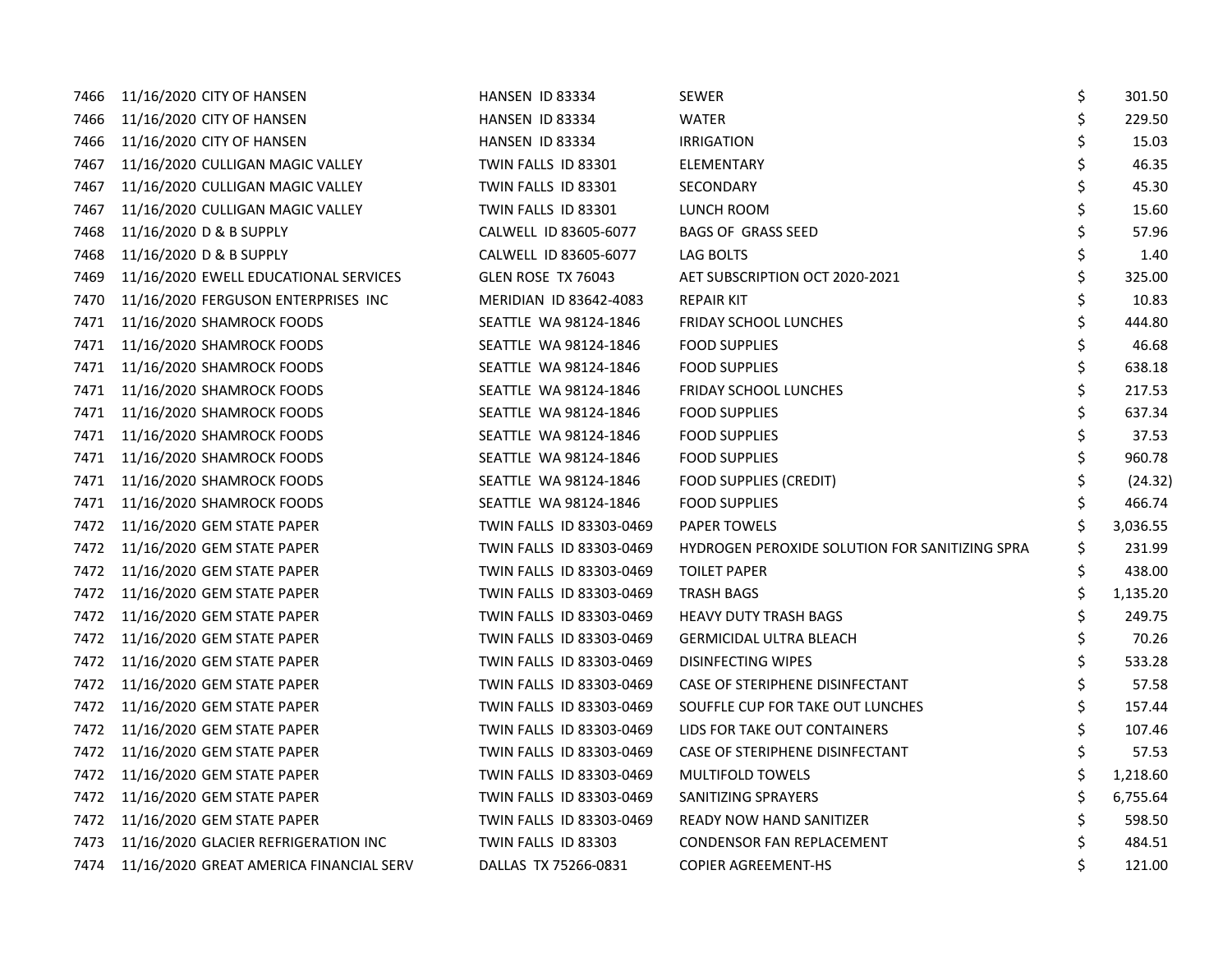7475 11/16/2020 HANSEN HIGH SCHOOL 7476 11/16/2020 HANSEN SCHOOL DISTRICT #415 7477 11/16/2020 HANSEN SCHOOL DISTRICT #415 7478 11/16/2020 HANSEN SCHOOL DISTRICT #415 7478 11/16/2020 HANSEN SCHOOL DISTRICT #415 7478 11/16/2020 HANSEN SCHOOL DISTRICT #415 7478 11/16/2020 HANSEN SCHOOL DISTRICT #415 7478 11/16/2020 HANSEN SCHOOL DISTRICT #415 7478 11/16/2020 HANSEN SCHOOL DISTRICT #415 7478 11/16/2020 HANSEN SCHOOL DISTRICT #415 7478 11/16/2020 HANSEN SCHOOL DISTRICT #415 7478 11/16/2020 HANSEN SCHOOL DISTRICT #415 7478 11/16/2020 HANSEN SCHOOL DISTRICT #415 7478 11/16/2020 HANSEN SCHOOL DISTRICT #415 7478 11/16/2020 HANSEN SCHOOL DISTRICT #415 7478 11/16/2020 HANSEN SCHOOL DISTRICT #415 7478 11/16/2020 HANSEN SCHOOL DISTRICT #415 7478 11/16/2020 HANSEN SCHOOL DISTRICT #415 7478 11/16/2020 HANSEN SCHOOL DISTRICT #415 7478 11/16/2020 HANSEN SCHOOL DISTRICT #415 7478 11/16/2020 HANSEN SCHOOL DISTRICT #415 7478 11/16/2020 HANSEN SCHOOL DISTRICT #415 7478 11/16/2020 HANSEN SCHOOL DISTRICT #415 7478 11/16/2020 HANSEN SCHOOL DISTRICT #415 7478 11/16/2020 HANSEN SCHOOL DISTRICT #415 7478 11/16/2020 HANSEN SCHOOL DISTRICT #415 7478 11/16/2020 HANSEN SCHOOL DISTRICT #415 7478 11/16/2020 HANSEN SCHOOL DISTRICT #415 7478 11/16/2020 HANSEN SCHOOL DISTRICT #415 7478 11/16/2020 HANSEN SCHOOL DISTRICT #415 7478 11/16/2020 HANSEN SCHOOL DISTRICT #415 7478 11/16/2020 HANSEN SCHOOL DISTRICT #415 7478 11/16/2020 HANSEN SCHOOL DISTRICT #415 7478 11/16/2020 HANSEN SCHOOL DISTRICT #415 7478 11/16/2020 HANSEN SCHOOL DISTRICT #415

| LUNCH FOR SENIORS TAKING SAT              | \$<br>72.50     |
|-------------------------------------------|-----------------|
| EMPLOYER SHARE FICA/MEDICARE - 112020     | \$<br>16,557.04 |
| <b>EMPLOYER SHARE RETIREMENT - 112020</b> | \$<br>25,455.20 |
| TRANSPORTATION- DOWN TIM - 112020         | \$<br>178.35    |
| TRANSPORTATION-OFFICE - 112020            | \$<br>211.81    |
| TRANSPORTATION-OTHER - 112020             | \$<br>319.80    |
| TRANSPORTATION- PUPIL TR - 112020         | \$<br>2,298.06  |
| TRANSPORTATION-MECHANIC - 112020          | \$<br>702.00    |
| TRANSPORTATION-SUPERVISO - 112020         | \$<br>491.40    |
| <b>GROUNDS - 112020</b>                   | \$<br>278.66    |
| <b>BUILDING MAINT - 112020</b>            | \$<br>4,038.10  |
| <b>BUILDING CARE - 112020</b>             | \$<br>5,276.73  |
| <b>BUSINESS OPERATION - 112020</b>        | \$<br>3,494.63  |
| ADMIN ASSISTANT-SEC - 112020              | \$<br>1,428.00  |
| ADMIN ASSISTANT-ELEMENTA - 112020         | \$<br>1,254.60  |
| ADMINISTRATION-SECONDARY - 112020         | \$<br>772.08    |
| ADMINISTRATION-ELEMENTAR - 112020         | \$<br>4,899.83  |
| DISTRICT ADMINISTRAT - 112020             | \$<br>7,437.50  |
| SPED SUPPORT DIRECTOR-SE - 112020         | \$<br>291.66    |
| SPED SUPPORT DIRECTOR-EL - 112020         | \$<br>291.66    |
| SUB TEACHER-SECONDARY - 112020            | \$<br>532.00    |
| SUB PARA-SECONDARY - 112020               | \$<br>228.00    |
| SECONDARY-VOCATIONAL EDU - 112020         | \$<br>3,697.91  |
| SPECIAL ED CERTIFIED-ELE - 112020         | \$<br>3,776.00  |
| SPECIAL ED CERTIFIED-SEC - 112020         | \$<br>3,375.00  |
| SPECIAL ED CLASSIFIED-EL - 112020         | \$<br>658.00    |
| SPECIAL ED CLASSIFIED-SE - 112020         | \$<br>776.07    |
| SPECIAL ED PRESCHOOL-TEA - 112020         | \$<br>3,942.66  |
| SPECIAL ED PRESCHOOL-PAR - 112020         | \$<br>438.72    |
| ACTIVITY-ATHLETIC DIRECT - 112020         | \$<br>433.33    |
| GUIDANCE-ELEM - 112020                    | \$<br>785.92    |
| <b>GUIDANCE-SEC - 112020</b>              | \$<br>2,628.55  |
| <b>GUIDANCE EXTENDED DAYS - 112020</b>    | \$<br>278.58    |
| COLLEGE/CAREER ADVISOR - 112020           | \$<br>129.29    |
| SPED SUPPORT-CERT - 112020                | \$<br>4,890.66  |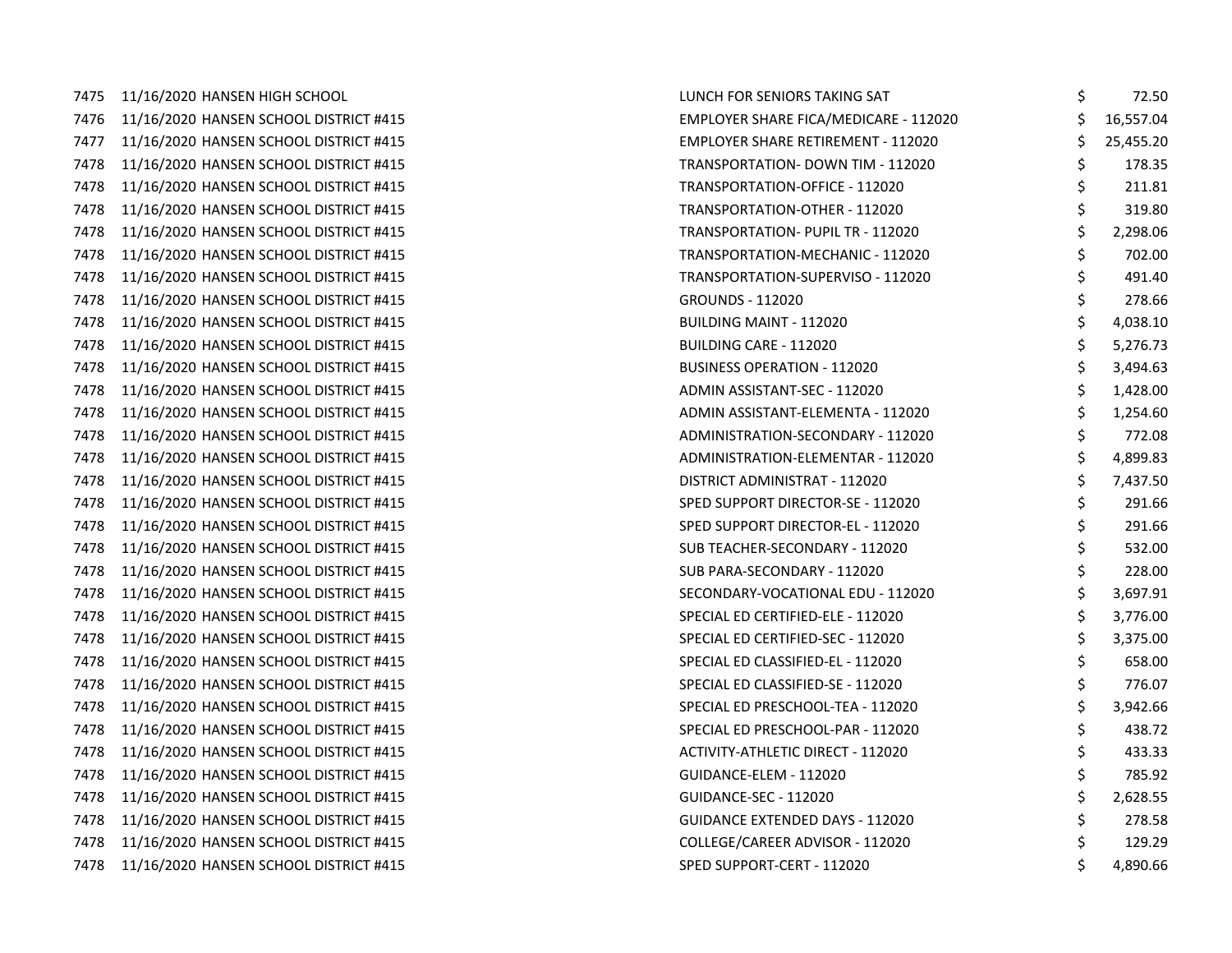7478 11/16/2020 HANSEN SCHOOL DISTRICT #415 7478 11/16/2020 HANSEN SCHOOL DISTRICT #415 7478 11/16/2020 HANSEN SCHOOL DISTRICT #415 7478 11/16/2020 HANSEN SCHOOL DISTRICT #415 7478 11/16/2020 HANSEN SCHOOL DISTRICT #415 7478 11/16/2020 HANSEN SCHOOL DISTRICT #415 7478 11/16/2020 HANSEN SCHOOL DISTRICT #415 7478 11/16/2020 HANSEN SCHOOL DISTRICT #415 7478 11/16/2020 HANSEN SCHOOL DISTRICT #415 7478 11/16/2020 HANSEN SCHOOL DISTRICT #415 7478 11/16/2020 HANSEN SCHOOL DISTRICT #415 7478 11/16/2020 HANSEN SCHOOL DISTRICT #415 7478 11/16/2020 HANSEN SCHOOL DISTRICT #415 7478 11/16/2020 HANSEN SCHOOL DISTRICT #415 7478 11/16/2020 HANSEN SCHOOL DISTRICT #415 7478 11/16/2020 HANSEN SCHOOL DISTRICT #415 7478 11/16/2020 HANSEN SCHOOL DISTRICT #415 7478 11/16/2020 HANSEN SCHOOL DISTRICT #415 7478 11/16/2020 HANSEN SCHOOL DISTRICT #415 7478 11/16/2020 HANSEN SCHOOL DISTRICT #415 7478 11/16/2020 HANSEN SCHOOL DISTRICT #415 7478 11/16/2020 HANSEN SCHOOL DISTRICT #415 7478 11/16/2020 HANSEN SCHOOL DISTRICT #415 7478 11/16/2020 HANSEN SCHOOL DISTRICT #415 7478 11/16/2020 HANSEN SCHOOL DISTRICT #415 7478 11/16/2020 HANSEN SCHOOL DISTRICT #415 7478 11/16/2020 HANSEN SCHOOL DISTRICT #415 7478 11/16/2020 HANSEN SCHOOL DISTRICT #415 7478 11/16/2020 HANSEN SCHOOL DISTRICT #415 7478 11/16/2020 HANSEN SCHOOL DISTRICT #415 7478 11/16/2020 HANSEN SCHOOL DISTRICT #415 7478 11/16/2020 HANSEN SCHOOL DISTRICT #415 7478 11/16/2020 HANSEN SCHOOL DISTRICT #415 7478 11/16/2020 HANSEN SCHOOL DISTRICT #415 7478 11/16/2020 HANSEN SCHOOL DISTRICT #415

| CARES-ID REBOUNDS-CERT E - 112020     | \$<br>15,750.00 |
|---------------------------------------|-----------------|
| SECONDARY-CTE-AG - 112020             | \$<br>666.66    |
| SAFE & DRUG FREE - 112020             | \$<br>333.33    |
| TITLE I-COUNSELOR - 112020            | \$<br>710.58    |
| TITLE I-CLASSIFIED - 112020           | \$<br>2,233.71  |
| TITLE I-CERTIFIED - 112020            | \$<br>5,118.20  |
| SUB TEACHER-ELEMENTARY - 112020       | \$<br>608.00    |
| MIGRANT C CERTIFIED SEC - 112020      | \$<br>222.50    |
| MIGRANT C-CLASSIFIED ELE - 112020     | \$<br>1,021.14  |
| MIGRANT C CERTIFIED ELEM - 112020     | \$<br>1,422.50  |
| ELEMENTARY PARA - 112020              | \$<br>1,161.85  |
| ELEMENTARY-ELL CERTIFIED - 112020     | \$<br>259.58    |
| ELEMENTARY TEACHER - 112020           | \$<br>41,749.60 |
| IDEA PART B CLASSIFIED S - 112020     | \$<br>1,508.03  |
| IDEA PART B-CLASSIFIED E - 112020     | \$<br>1,672.00  |
| GEAR UP-CLASSIFIED - 112020           | \$<br>240.00    |
| <b>IDEA PART B PRESCHOOL - 112020</b> | \$<br>408.50    |
| MEDICIAD CLASSIFIED SEC - 112020      | \$<br>2,104.69  |
| MEDICAID-CLASSIFIED ELEM - 112020     | \$<br>430.00    |
| TITLE IV-CLASSIFIED - 112020          | \$<br>483.75    |
| RURAL EDUC CERTEFIED SEC - 112020     | \$<br>200.00    |
| RURAL EDUC CLASSIFIED-EL - 112020     | \$<br>102.77    |
| <b>FOOD SERVICE - 112020</b>          | \$<br>3,590.10  |
| 21st CENTURY-FOOD SERVIC - 112020     | \$<br>95.00     |
| 21st CENTURY-TRANSPORTAT - 112020     | \$<br>359.04    |
| 21ST CENTURY GRANT-CLASS - 112020     | \$<br>1,096.88  |
| 21st CENTURY GRANT-ENRIC - 112020     | \$<br>432.00    |
| 21st CENTURY GRANT DIREC - 112020     | \$<br>2,832.50  |
| 21st CENTURY GRANT-CERTI - 112020     | \$<br>2,487.50  |
| SECONDARY-ELL CERTIFIED - 112020      | \$<br>259.58    |
| SECONDARY-WORKED PREP - 112020        | \$<br>697.07    |
| SECONDARY TEACHER - 112020            | \$<br>33,099.41 |
| SUB PARA-ELEMENTARY - 112020          | \$<br>152.00    |
| CARES-ID REBOUNDS SUB SE - 112020     | \$<br>228.00    |
| CARES-ID REBOUNDS CLASS - 112020      | \$<br>14,651.00 |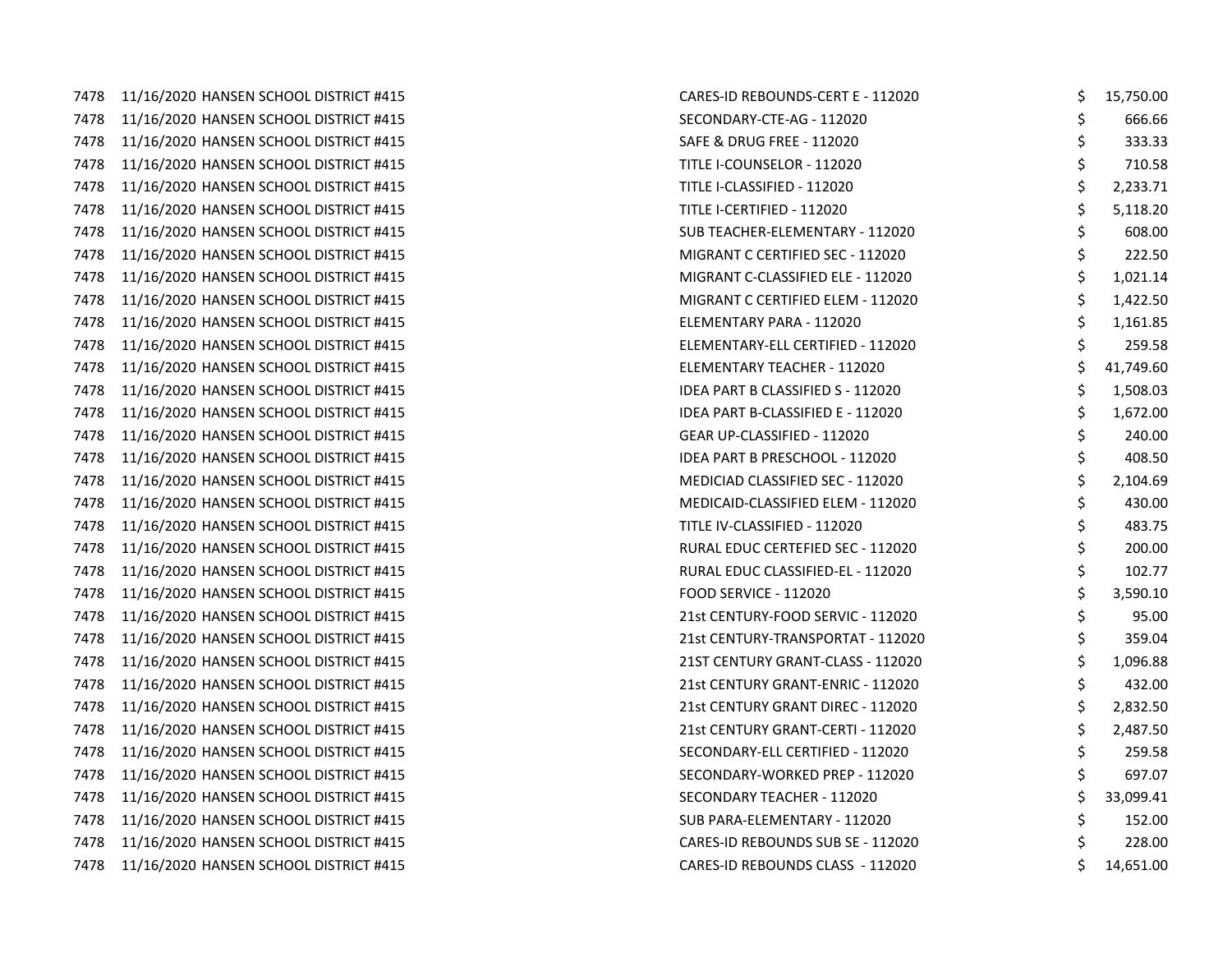| 7478 | 11/16/2020 HANSEN SCHOOL DISTRICT #415  |                                           | CARES-ID REBOUNDS CERT S - 112020            | \$  | 12,600.00 |
|------|-----------------------------------------|-------------------------------------------|----------------------------------------------|-----|-----------|
| 7478 | 11/16/2020 HANSEN SCHOOL DISTRICT #415  |                                           | CARES-ID REBOUNDS SUB EL - 112020            | \$  | 304.00    |
| 7478 | 11/16/2020 HANSEN SCHOOL DISTRICT #415  |                                           | CARES-ID REBOUNDS CLASS - 112020             | Ś   | 15,645.00 |
| 7478 | 11/16/2020 HANSEN SCHOOL DISTRICT #415  |                                           | TRANSPORTATION- ACTVTY D - 112020            | \$  | 322.58    |
| 7479 | 11/16/2020 HERNANDEZ DACIA              | HANSEN ID 83334                           | <b>TAXES-21ST CENTURY GRANT</b>              | Ś.  | 10.77     |
| 7479 | 11/16/2020 HERNANDEZ DACIA              | HANSEN ID 83334                           | <b>FRIDAY SCHOOL BREAKFAST</b>               |     | 98.22     |
| 7479 | 11/16/2020 HERNANDEZ DACIA              | HANSEN ID 83334                           | <b>COMMUNITY SERVICE SUPPLIES</b>            |     | 32.99     |
| 7479 | 11/16/2020 HERNANDEZ DACIA              | HANSEN ID 83334                           | <b>GUIDED READING SETS</b>                   | \$  | 857.39    |
| 7479 | 11/16/2020 HERNANDEZ DACIA              | HANSEN ID 83334                           | <b>TAXES-21ST CENTURY GRANT</b>              | \$  | 47.96     |
| 7479 | 11/16/2020 HERNANDEZ DACIA              | HANSEN ID 83334                           | FOOD FOR FAMILY MATH NIGHT                   | \$  | 179.50    |
| 7480 | 11/16/2020 IDAHO ASSOC. OF SCHOOL ADMIN | <b>BOISE ID 83705</b>                     | IDAHO RURAL SCHOOLS ASSOCIATION              | Ś.  | 100.00    |
| 7481 | 11/16/2020 IDAHO DIGITAL LEARNING       | <b>BOISE ID 83707</b>                     | KEYBOARDING                                  |     | 420.00    |
| 7481 | 11/16/2020 IDAHO DIGITAL LEARNING       | <b>BOISE ID 83707</b>                     | <b>COLLEGE ALBEGRA</b>                       |     | 300.00    |
| 7481 | 11/16/2020 IDAHO DIGITAL LEARNING       | <b>BOISE ID 83707</b>                     | MISC CLASSES                                 |     | 75.00     |
| 7481 | 11/16/2020 IDAHO DIGITAL LEARNING       | <b>BOISE ID 83707</b>                     | <b>CAREER EXPLORATION</b>                    | \$  | 225.00    |
| 7482 | 11/16/2020 IDAHO POWER                  | CAROL STREAM IL 60197-5381 JR/SR HIGH     |                                              | \$  | 1,240.98  |
| 7482 | 11/16/2020 IDAHO POWER                  | CAROL STREAM IL 60197-5381 PRESCHOOL      |                                              |     | 34.90     |
| 7482 | 11/16/2020 IDAHO POWER                  | CAROL STREAM IL 60197-5381 FOOTBALL FIELD |                                              | \$  | 65.08     |
| 7482 | 11/16/2020 IDAHO POWER                  | CAROL STREAM IL 60197-5381 ELEMENTARY     |                                              | \$  | 1,347.54  |
| 7482 | 11/16/2020 IDAHO POWER                  | CAROL STREAM IL 60197-5381 SOUTH MODULAR  |                                              |     | 16.44     |
| 7482 | 11/16/2020 IDAHO POWER                  | CAROL STREAM IL 60197-5381 IRRIGATION     |                                              | \$  | 267.30    |
| 7483 | 11/16/2020 CSA CONSULTING LLC           | <b>BOISE ID 83709</b>                     | MEDICAID ADMIN FEE                           | \$  | 54.07     |
| 7484 | 11/16/2020 INTEGRATED TECHNOLOGIES      | TWIN FALLS ID 83303-1843                  | <b>JR/SR HIGH TEACHERS</b>                   | \$. | 132.81    |
| 7484 | 11/16/2020 INTEGRATED TECHNOLOGIES      | TWIN FALLS ID 83303-1843                  | JR/SR HIGH OFFICE COPIES (9/16-10/15)        |     | 4.41      |
| 7485 | 11/16/2020 INTERMOUNTAIN GAS            | BISMARCK ND 58506-5600                    | AG BLDG                                      |     | 27.10     |
| 7485 | 11/16/2020 INTERMOUNTAIN GAS            | <b>BISMARCK ND 58506-5600</b>             | <b>DOME</b>                                  |     | 30.34     |
| 7485 | 11/16/2020 INTERMOUNTAIN GAS            | <b>BISMARCK ND 58506-5600</b>             | PRESCHOOL                                    |     | 22.75     |
| 7485 | 11/16/2020 INTERMOUNTAIN GAS            | <b>BISMARCK ND 58506-5600</b>             | ELEMENTARY                                   | \$  | 47.64     |
| 7485 | 11/16/2020 INTERMOUNTAIN GAS            | <b>BISMARCK ND 58506-5600</b>             | JR/SR HIGH                                   |     | 239.85    |
| 7486 | 11/16/2020 KELLY KAYLA                  | <b>BUHL ID 83316</b>                      | CHIPS P;LATES & DESSERT FOR TEACHER DINNERS  |     | 107.11    |
| 7486 | 11/16/2020 KELLY KAYLA                  | <b>BUHL ID 83316</b>                      | JIMMY JOHN SANWICHES FOR TEACHER DINNERS     |     | 157.94    |
| 7487 | 11/16/2020 LAKESHORE LEARNING MATERIALS | CARSON CA 90895                           | TOUCH & READ BLENDS & DIGRAPHS MATCH         |     | 29.99     |
| 7487 | 11/16/2020 LAKESHORE LEARNING MATERIALS | CARSON CA 90895                           | SOUND-IT-OUT PHONICS PUZZLES                 |     | 36.99     |
| 7487 | 11/16/2020 LAKESHORE LEARNING MATERIALS | CARSON CA 90895                           | SOUND-IT-OUT BLENDS PUZZLES                  |     | 12.99     |
| 7487 | 11/16/2020 LAKESHORE LEARNING MATERIALS | <b>CARSON CA 90895</b>                    | TOUCH & READ PHONICS WORD MATCH-COMPLETE SET |     | 85.00     |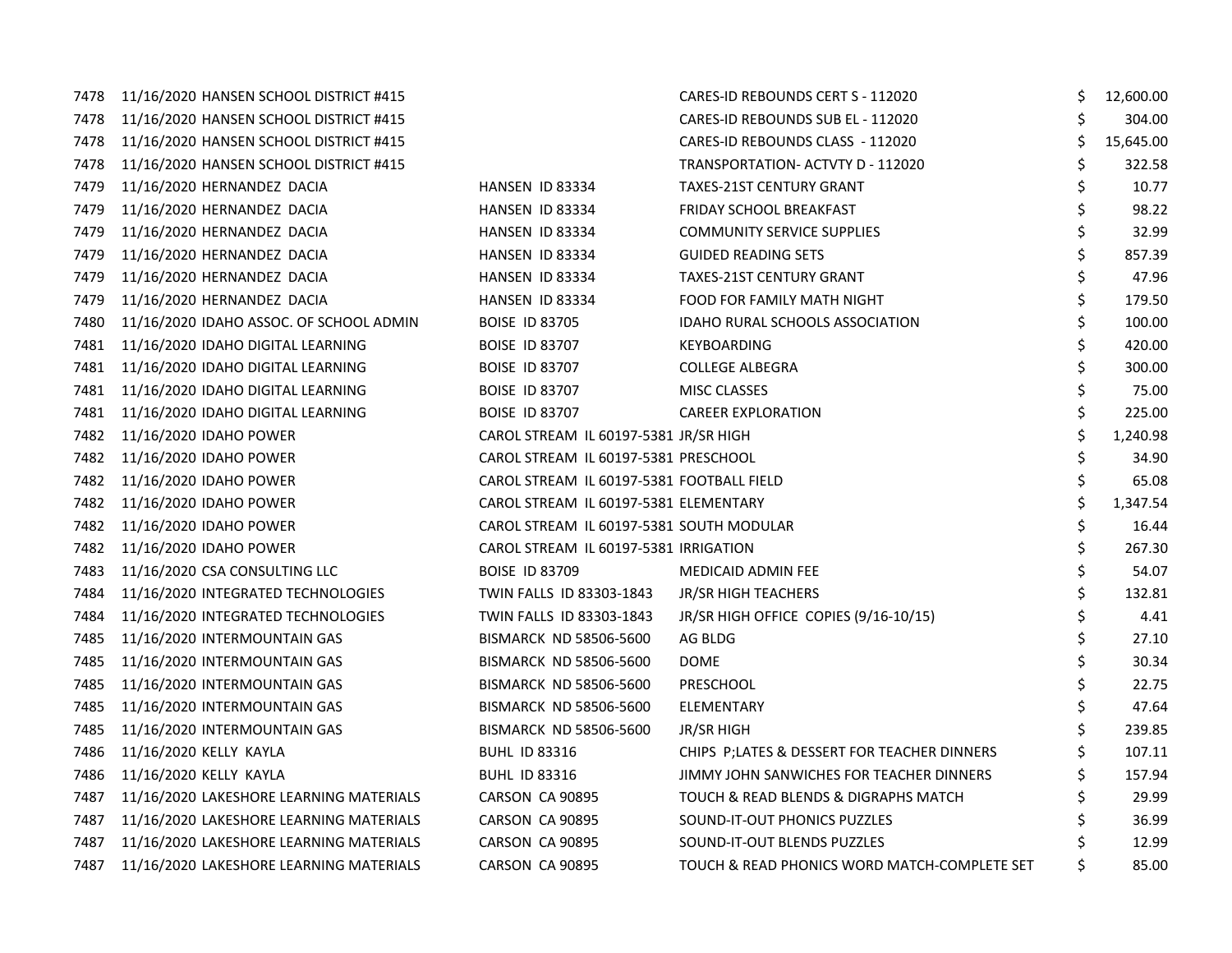| 7487 | 11/16/2020 LAKESHORE LEARNING MATERIALS   | CARSON CA 90895          | TOUCH & READ VOWEL SOUNDS MATCH        | \$ | 29.99    |
|------|-------------------------------------------|--------------------------|----------------------------------------|----|----------|
| 7487 | 11/16/2020 LAKESHORE LEARNING MATERIALS   | CARSON CA 90895          | <b>VOWELS &amp; VOWEL TEAMS</b>        | \$ | 7.99     |
| 7487 | 11/16/2020 LAKESHORE LEARNING MATERIALS   | CARSON CA 90895          | ADDITION 0-12 FLASH CARDS              | \$ | 15.98    |
| 7487 | 11/16/2020 LAKESHORE LEARNING MATERIALS   | CARSON CA 90895          | SUBTRACTION 0-12 FLASH CARDS           | \$ | 15.98    |
| 7487 | 11/16/2020 LAKESHORE LEARNING MATERIALS   | CARSON CA 90895          | <b>EQUATION MATCH-UPS</b>              | \$ | 25.98    |
| 7487 | 11/16/2020 LAKESHORE LEARNING MATERIALS   | CARSON CA 90895          | SIGHT-WORD SENTENCE PUZZLES            | Ś. | 55.00    |
| 7487 | 11/16/2020 LAKESHORE LEARNING MATERIALS   | CARSON CA 90895          | <b>SHIPPING</b>                        | \$ | 51.90    |
| 7487 | 11/16/2020 LAKESHORE LEARNING MATERIALS   | CARSON CA 90895          | WORD BUILDING PUZZLES - 3 LETTER WORDS | \$ | 14.99    |
| 7487 | 11/16/2020 LAKESHORE LEARNING MATERIALS   | CARSON CA 90895          | WORD BUILDING PUZZLES-4 LETTER WORDS   | \$ | 14.99    |
| 7488 | 11/16/2020 LAMMERS TRUCK CENTER           | TWIN FALLS ID 83301      | SENSOR BUS #04                         | Ś  | 204.00   |
| 7489 | 11/16/2020 LASSO JAMES                    | TWIN FALLS ID 83301      | <b>ACTIVITY DRIVER MEALS</b>           |    | 13.00    |
| 7490 | 11/16/2020 LOCKWOOD SPRINKLERS & SPRAYING | HANSEN ID 83334          | SPRINKLER BLOWOUT FOR JR/SR HIGH       |    | 90.00    |
| 7490 | 11/16/2020 LOCKWOOD SPRINKLERS & SPRAYING | HANSEN ID 83334          | SPRINKLER BLOWOUT FOR ELEM             | \$ | 85.00    |
| 7491 | 11/16/2020 MAHLKE HUNSAKER & CO PLLC      | TWIN FALLS ID 83301      | 2019-20 AUDIT                          |    | 9,950.00 |
| 7492 | 11/16/2020 MEADOW GOLD DAIRY              | ATLANTA GZ 30374-6496    | MILK                                   | \$ | 2,099.36 |
| 7493 | 11/16/2020 NAPA AUTO PARTS                | TWIN FALLS ID 83303-1425 | DOMELIGHT BULBS FOR BUSES              | \$ | 16.90    |
| 7494 | 11/16/2020 OFFICE DEPOT                   | PHOENIX AZ 85038-9248    | <b>COLOR PACK TONER</b>                | \$ | 267.34   |
| 7495 | 11/16/2020 PRIMARY THERAPY SOURCE         | TWIN FALLS ID 83301      | MILEAGE/PAPERWORK/CONSULT              | \$ | 589.60   |
| 7495 | 11/16/2020 PRIMARY THERAPY SOURCE         | TWIN FALLS ID 83301      | OCCUPATIONAL THERAPY-ELEM              | \$ | 875.00   |
| 7495 | 11/16/2020 PRIMARY THERAPY SOURCE         | TWIN FALLS ID 83301      | OCCUPATIONAL THERAPY-JR/SR HIGH        | \$ | 297.50   |
| 7495 | 11/16/2020 PRIMARY THERAPY SOURCE         | TWIN FALLS ID 83301      | PHYSICAL THERAPY-JR/SR HIGH            | \$ | 245.00   |
| 7495 | 11/16/2020 PRIMARY THERAPY SOURCE         | TWIN FALLS ID 83301      | PHYSICAL THERAPY-ELEM                  | \$ | 560.00   |
| 7496 | 11/16/2020 RIDLEY'S                       | TWIN FALLS ID 83301      | SNACKS FOR KIDS ATTENDING HYLS         | \$ | 21.74    |
| 7496 | 11/16/2020 RIDLEY'S                       | TWIN FALLS ID 83301      | PRESCHOOL SUPPLIES & FOOD              | \$ | 134.35   |
| 7497 | 11/16/2020 RIKIM INC                      | KIMBERLY ID 83341        | UPGRADE SECONDARY COMPUTER SYSTEM      | Ś. | 674.65   |
| 7498 | 11/16/2020 RUSH TRUCK CENTER              | DECATUR AL 35609-2208    | STOP LIGHTS REPAIR-INTERNATIONAL       | Ś  | 259.18   |
| 7499 | 11/17/2020 RUSH TRUCK CENTER              | DECATUR AL 35609-2208    | ** VOID **                             |    |          |
| 7500 | 11/16/2020 SELECT SOURCE INC              | KIMBERLY ID 83341        | EPOXY TO FILL IN HOLE                  |    | 6.99     |
| 7500 | 11/16/2020 SELECT SOURCE INC              | KIMBERLY ID 83341        | MISC HANGING ITEMS                     | \$ | 47.83    |
| 7500 | 11/16/2020 SELECT SOURCE INC              | KIMBERLY ID 83341        | FLY STRIPS & FLY SPRAY                 | \$ | 23.95    |
| 7501 | 11/16/2020 SKINNER HEIDI                  | TWIN FALLS ID 83301      | PT CONF TEACHER DINNER                 | \$ | 212.47   |
| 7502 | 11/16/2020 ST. LUKES HEALTH SYSTEM        | BOISE ID 83701-1012      | DOT PHYSICAL                           | \$ | 74.00    |
| 7502 | 11/16/2020 ST. LUKES HEALTH SYSTEM        | BOISE ID 83701-1012      | DOT PHYSICAL                           | \$ | 68.00    |
| 7503 | 11/16/2020 SMITHS CUSTOMER CHARGES        | PITTSBURGH PA 15264-4481 | <b>FAMILY NIGHT SUPPLIES</b>           |    | 22.82    |
| 7504 | 11/16/2020 SOUTH CENTRAL PUBLIC HEALTH    | TWIN FALLS ID 83301-3156 | 2021 FOOD LICENSE RENEWAL              | \$ | 280.00   |